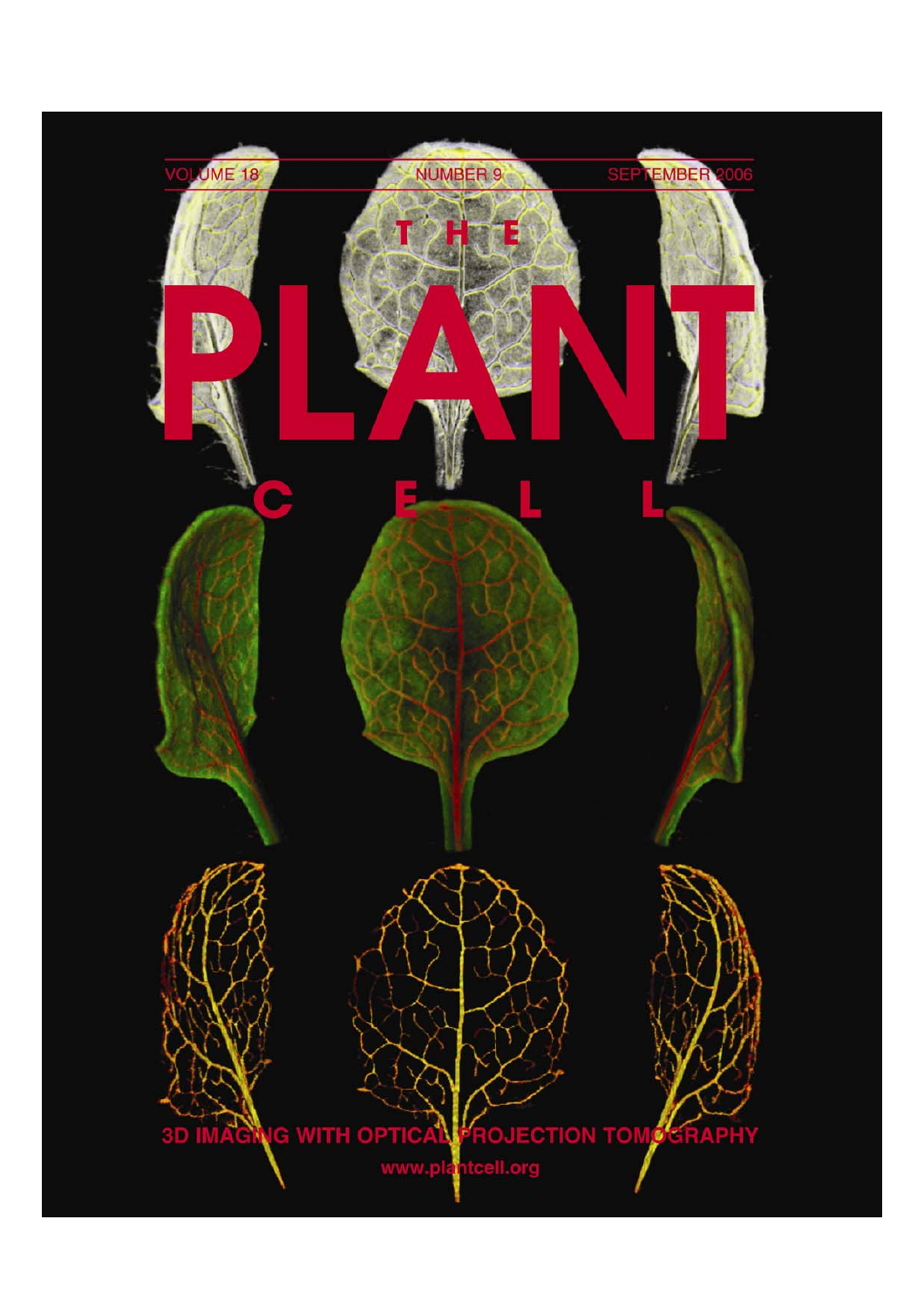# Visualizing Plant Development and Gene Expression in Three Dimensions Using Optical Projection Tomography<sup>™</sup>

# Karen Lee,<sup>a</sup> Jerome Avondo,<sup>b</sup> Harris Morrison,<sup>c</sup> Lilian Blot,<sup>b</sup> Margaret Stark,<sup>d</sup> James Sharpe,<sup>c</sup> Andrew Bangham,<sup>b</sup> and Enrico Coen<sup>a,1</sup>

<sup>a</sup> Department of Cell and Developmental Biology, John Innes Centre, Norwich Research Park, Norwich, NR4 7UH United Kingdom <sup>b</sup> School of Computing Sciences, University of East Anglia, Norwich, NR4 7TJ United Kingdom

<sup>c</sup> Optical Projection Tomography Group, Medical Research Council Human Genetics Unit, Western General Hospital, Edinburgh, EH4 2XU United Kingdom

<sup>d</sup> Edinburgh Mouse Atlas Group, Medical Research Council Human Genetics Unit, Western General Hospital, Edinburgh, EH4 2XU United Kingdom

A deeper understanding of the mechanisms that underlie plant growth and development requires quantitative data on threedimensional (3D) morphology and gene activity at a variety of stages and scales. To address this, we have explored the use of optical projection tomography (OPT) as a method for capturing 3D data from plant specimens. We show that OPT can be conveniently applied to a wide variety of plant material at a range of scales, including seedlings, leaves, flowers, roots, seeds, embryos, and meristems. At the highest resolution, large individual cells can be seen in the context of the surrounding plant structure. For naturally semitransparent structures, such as roots, live 3D imaging using OPT is also possible. 3D domains of gene expression can be visualized using either marker genes, such as *b*-glucuronidase, or more directly by whole-mount in situ hybridization. We also describe tools and software that allow the 3D data to be readily quantified and visualized interactively in different ways.

## INTRODUCTION

A major aim of developmental biology is to understand how the three-dimensional (3D) morphology of organisms arises through molecular and cellular mechanisms. However, traditional anatomical and molecular studies of plant development have mainly relied on two-dimensional (2D) images. 3D properties of plant structures are often inferred indirectly by semiquantitative extrapolations from 2D information. Although this may be sufficient for some aspects of plant biology, understanding of plant growth and function increasingly requires quantitative 3D data. This presents two major challenges. First, we need convenient methods to acquire 3D digital images. Second, software tools are needed that allow 3D images to be readily visualized, interrogated, and quantified.

Various approaches have been used to gain 3D information from plants with a variety of resolutions along the different axes (*x*, *y*, and *z*). Several of these techniques use optical methods. An example is 3D reconstructions from a series of microtome sections (Fiala, 2005). Resolution along the *x* and *y* axes is limited by the wavelength of visible light ( $\sim$ 0.5  $\mu$ m), whereas resolution along the *z* axis depends on the thickness of the sections (typi-

MOnline version contains Web-only data.

www.plantcell.org/cgi/doi/10.1105/tpc.106.043042

cally 5 to 10  $\mu$ m). Serial sectioning has the advantage that gene activity and histological stains can be readily viewed. However, the procedure is laborious and prone to alignment errors. Confocal microscopy addresses many of these issues and has a resolution limit of 0.3  $\mu$ m  $\times$  0.3  $\mu$ m  $\times$  0.5  $\mu$ m (Liu and Chiang, 2003; Jönsson et al., 2006). However, this method is limited by the overall thickness of the specimen that can be visualized: image quality decreases rapidly for optical sections deeper than 60 to 80  $\mu$ m (Haseloff et al., 1997). The depth can be extended at the expense of spatial resolution using optical coherence microscopy (OCM). OCM was used to obtain 3D images of whole growing *Arabidopsis thaliana* plants and single cells at a resolution of 3  $\mu$ m  $\times$  3  $\mu$ m  $\times$  5  $\mu$ m and a maximum specimen depth of 2 to 3 mm. OCM provides a means of continuously monitoring plants and plant cells throughout development and in response to exogenous stimuli (Hettinger et al., 2000; Reeves et al., 2002). More recently, OCM has been used in animal systems to obtain a resolution of 1  $\mu$ m  $\times$  1  $\mu$ m  $\times$  1  $\mu$ m, with a depth of 10 mm (Greive et al., 2005). Selective plane illumination microscopy also overcomes depth restrictions using a sheet of laser light 2 to 8  $\mu$ m thick to section a sample optically. Protein expression patterns within living embryos were captured with a resolution of 6  $\mu$ m  $\times$ 6  $\mu$ m  $\times$  6  $\mu$ m, to a depth of 500  $\mu$ m, using this method (Huisken et al., 2004). Saturated structured-illumination microscopy has been used to obtain 2D images beyond diffraction limitations with resolutions to 50 nm (Gustafsson, 2005). 3D images of the actin cytoskeleton of a human neutrophil were obtained using this technique (http://msg.ucsf.edu:8100/ $\sim$ mats/).

Depth restrictions can also be overcome using methods based on magnetic resonance or types of radiation that penetrate deeper

<sup>1</sup> To whom correspondence should be addressed. E-mail enrico.coen@ bbsrc.ac.uk; fax 44-01603-450045.

The author responsible for distribution of materials integral to the findings presented in this article in accordance with the policy described in the Instructions for Authors (www.plantcell.org) is: Enrico Coen (enrico.coen@bbsrc.ac.uk).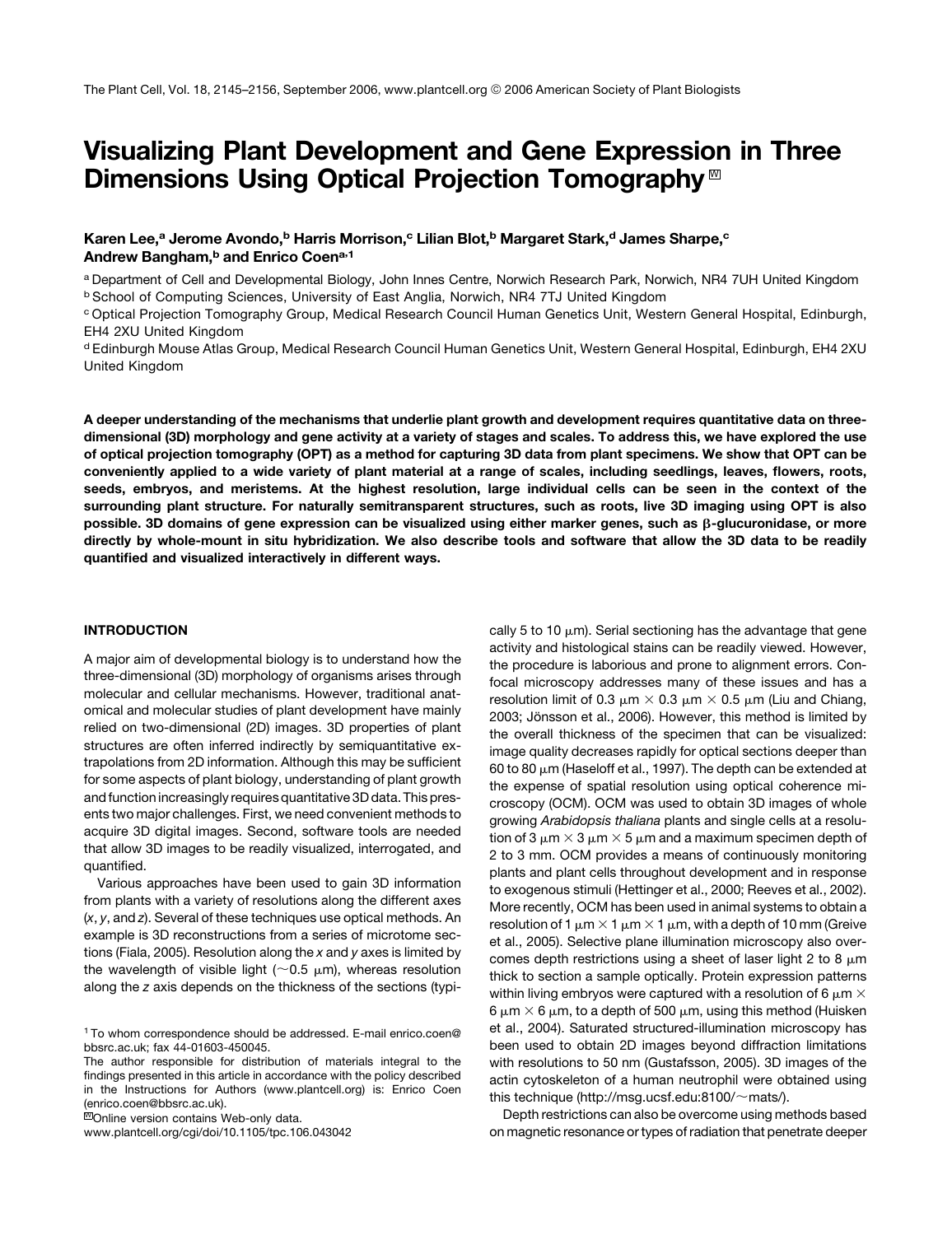into specimens. However, this is at the expense of resolution. Magnetic resonance imaging (MRI) offers live imaging without depth restriction and can resolve down to 20  $\mu$ m  $\times$  20  $\mu$ m  $\times$  1.5 mm (Holbrook et al., 2001). Although it is possible to view gene expression patterns by MRI using contrast agents that can indicate reporter expression in living animals (Louie et al., 2000), this process is not well suited for general applications (Ruijter et al., 2004). The x-ray high-resolution computed tomography (HRCT) allows live imaging to a resolution of 13  $\mu$ m (http://www. mouseimaging.ca/research/gallery\_microct\_placenta.html).However HRCT depends on the contrast between the x-ray absorption coefficient of the material and does not allow gene expression to be captured (Stuppy et al., 2003). Gene expression in living animals has also been visualized using positron emission tomography; however, this method only achieves resolutions of 1.8 mm  $\times$  1.8 mm  $\times$  1.8 mm (Gambhir et al., 1999). MRI, HRCT, and positron emission tomography do not allow the visualization of existing histological stains commonly used for light microscopy.

Another method, not previously used with plants, is optical projection tomography (OPT). OPT has the advantages of optical methods, but with greater penetration and the ability to generate 3D images of nonfluorescent signals (such as the blue precipitate from X-Gal). This allows it to capture gene expression and histology using traditional tissue stains to a resolution of 5  $\mu$ m  $\times$  $5 \mu m \times 5 \mu m$  within the 3D context of whole embryos and organs between 0.5 and 15 mm in depth (Sharpe et al., 2002; Sharpe, 2003). A further advantage of OPT is that the scanner is relatively inexpensive (currently approximately one-quarter of the price of a confocal microscope). A disadvantage of optical techniques, including OPT, is that large specimens typically need to be cleared with an organic solvent, precluding live imaging in most cases. The 3D information about a specimen can be collected in two ways. In fluorescence OPT, the specimen is illuminated with UV light and the signal depends on the fluorescence of stains and markers or the autofluorescence of the tissue. In transmission OPT, visible light is shone through the specimen and the signal depends on the amount of light absorbed. To date, OPT has been applied to numerous vertebrate systems, including mouse (Sharpe et al., 2002; Sharpe, 2003, 2004; Wilkie et al., 2004; Walls et al., 2005; Takeuchi et al., 2005), human (Kerwin et al., 2004; Lickert et al., 2004; Lindsay and Copp, 2005; Lindsay et al., 2005; Sarma et al., 2005), zebrafish (Bryson-Richardson and Currie, 2004), chick (Tickle, 2004), and frog (Tyszka et al., 2005).

One general problem in dealing with volumetric data obtained from OPT and other methods is the need to visualize and analyze the information. When creating software tools, there is a trade-off between flexibility and ease of use. One approach is to provide a flexible software environment that tries to address most issues found in the visualization and analysis of volumetric data, independent of the field of science. A disadvantage is the time taken for users to develop packages that are appropriate for their problem. Successful examples of such software packages are AMIRA (http://www.tgs.com/), VTK(http://public.kitware.com/VTK/), and AVS (http://www.avs.com/). The second approach is to produce solutions tailored to each type of volumetric data. For example, MAPaint has been devised to allow manual painting of regions of interest in 3D data sets (Baldock et al., 2003). We use a



Figure 1. OPT Data Reconstructed and Displayed as Volumes.

(A) OPT volume views of an *Antirrhinum* flower. The image is based on a combination of transmission and fluorescence OPT (Leica TXR filter and GFP1 filters). Bar = 525  $\mu$ m.

(B) Antirrhinum vegetative meristem imaged by fluorescence OPT (GFP1 filter). Bar = 85  $\mu$ m.

(C) First true leaves of an *Arabidopsis* seedling showing trichome cells on the adaxial leaf surface (cotyledons removed). The image was taken with fluorescence OPT (GFP1 filter). Bar = 285  $\mu$ m.

(D) Part of an *Arabidopsis* silique imaged by fluorescence OPT (TXR filter). Bar = 42  $\mu$ m.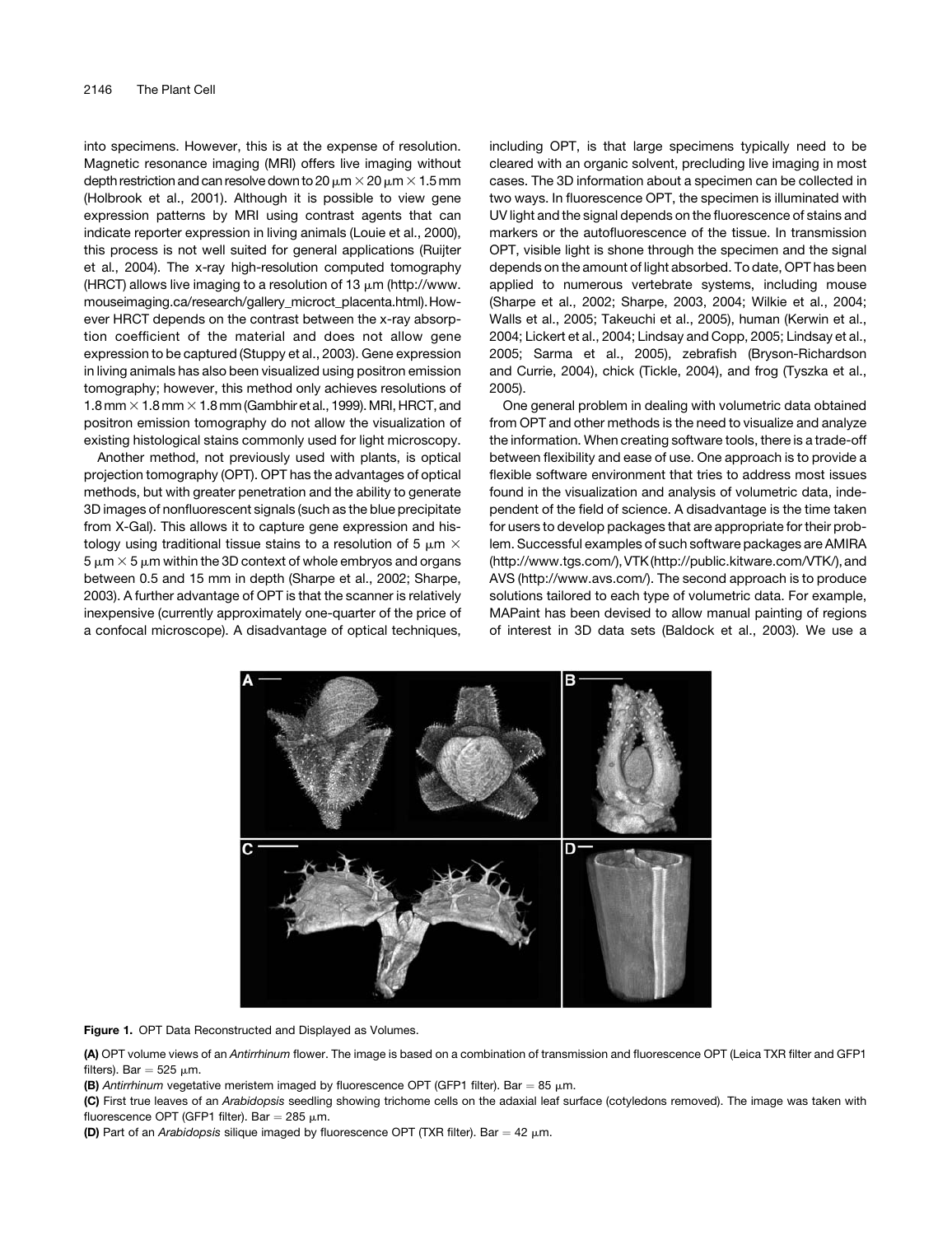combination of these approaches to develop generally applicable software that allows interactive visualization and interrogation of 3D data of the kind generated by OPT.

Here, we explore the use of OPT for obtaining 3D data from plant material. We show that plant structures at a range of scales provide ideal material for visualization by OPT. The method provides a convenient means to examine 3D morphology and gene expression patterns of *Arabidopsis* and *Antirrhinum majus* plant structures. OPT allows the 3D analysis of large, thick specimens, with visualization of large cells. However subcellular structures and small cells are not resolvable. In the case of *Arabidopsis* roots, it is also possible to use OPT for live imaging. We also present QtVolView as a general software solution particularly suited for the interactive visualization and quantitative analysis of OPT data sets

## RESULTS

## Visualization of OPT Data from Plants

To explore the possibility of using OPT on plant material, specimens were cleared and photographed using the OPT device. Specimens were illuminated with visible light (transmission OPT) or UV light with associated filters (fluorescence OPT). In most cases, illumination with UV light was most effective for revealing tissue structure. The specimen was rotated about its main axis in steps of  $0.9^\circ$  and an image was taken at each step, giving 400 images per scan. This allowed the information for the entire specimen to be reconstructed as a 3D digital image (Sharpe et al., 2002). A 3D digital image consists of a set of volume units, called voxels (just as a 2D digital image comprises a set of pixels). Collectively, these voxels carry quantitative information for the entire volume of the specimen, from its internal structures to the outer surface. Voxel size is measured along three directions (*x*, *y*, and *z*). Software was developed to facilitate viewing and quantification of the OPT data in various ways.

The specimen could be viewed interactively without significant time delays, at 10 to 15 frames per second, from any position in 3D space. Examples of such volume views for floral buds, apices, seedlings, and fruits are shown in Figures 1A to 1D. The viewing point could be varied continuously, improving the user's overall sense of the 3D structure of the specimen. Two sample views are shown for a flower bud in Figure 1A. The QtVolView program was used to calculate voxel sizes obtained by OPT. A range of scales was obtained, from 28 to 1  $\mu$ m<sup>3</sup>/voxel.

Volume views have the disadvantage that structures nearer to the viewing point can occlude those farther away. One way of circumventing this problem is to cut away some of the structure using standard clipping planes. This can reveal more detail about internal structure. For example, by cutting away part of the flower bud, the internal organs (stamens, carpels) were revealed (Figure 2A). Similarly, primordia, vasculature, and ovules were revealed



## Figure 2. Clipping to Reveal Internal Morphology.

(A) Virtual dissection using clipping planes of the *Antirrhinum* flower shown in Figure 1A reveals internal floral structures such as anther lobes (arrowheads) and the ovary at the base of the carpel (asterisk). Pollen is more autofluorescent than the surrounding tissues, making the anthers appear brighter. Bars = 200  $\mu$ m (left) and 365  $\mu$ m (right).

(B) Clipping plane through the center of the *Antirrhinum* shoot apical meristem. Bar = 55  $\mu$ m.

(C) An *Arabidopsis* seedling clipped to display vasculature. Vasculature is more autofluorescent than the surrounding tissue, making it appear brighter.  $Bar = 100 \mu m$ .

(D) An *Arabidopsis* silique (from Figure 1D) clipped to reveal internal structure. A piece was removed using three clipping planes to show the seeds developing within. The removed piece is shown at left. Individual seeds were also dissected out using six clipping planes to display the heart-stage embryo (arrowhead) and endosperm within (two examples shown at right). Bar =  $35 \mu m$ .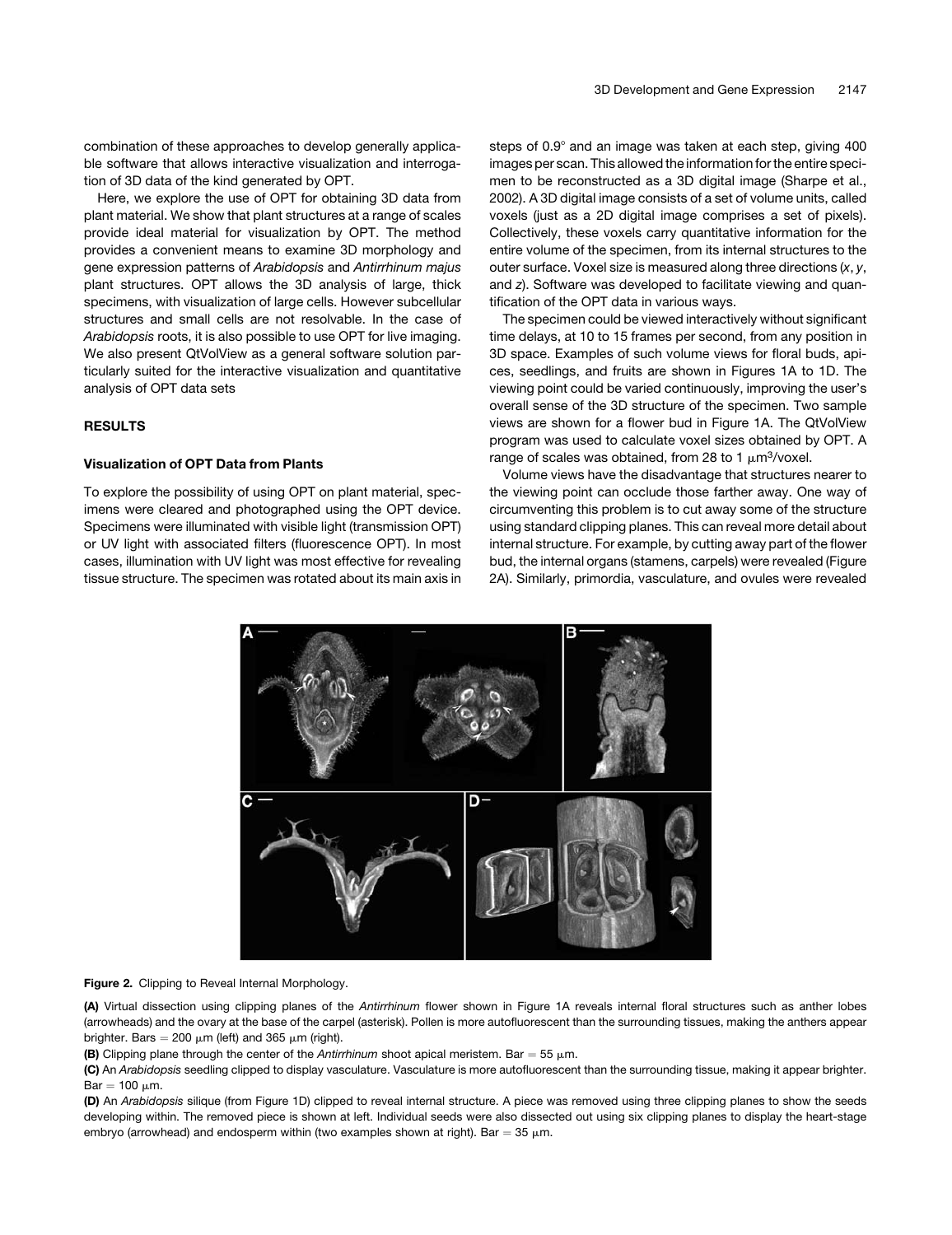

Figure 3. Virtual Sectioning of an *Arabidopsis* Silique.

(A) to (C) Orthogonal sections in their original orientations: *xy* section (A); *zx* section (B); and *yz* section (C). (D) to (F) Orthogonal sections oriented parallel to the viewing plane: *xy* section showing two valves (v) surrounding the developing seeds and the septum (arrowhead) (D); *zx* section (E); and *yz* section with heart-stage embryos labeled (asterisks) (F). Bar = 32  $\mu$ m.

by clipping an apex, seedling, and silique, respectively (Figures 2B to 2D).

generated by specifying a single plane and visualizing the voxels that intersect it (Figures 3A to 3F).

It was also possible to generate slices through the specimen, equivalent to histological sections. Sections of any thickness could be generated using two parallel clipping planes separated by the required thickness. Sections one voxel thick could also be

Light does not easily pass through most living plant specimens, so it is usually necessary to clear them in an organic solvent for good-quality optical imaging. However, for structures such as roots that are naturally semitransparent, there is the pos-



Figure 4. Live OPT Imaging.

(A) Volume views of an *Arabidopsis* seedling growing within the OPT device. A series of OPT scans in water collected at 4, 9, 24, 49, and 72 h after the start of the experiment is shown (transmission OPT channel). Bar = 100  $\mu$ m.

(B) yz section view of the same root as in (A) captured at higher magnification  $(8 \times)$  collected 30 h after the start of the experiment. Bar = 60  $\mu$ m.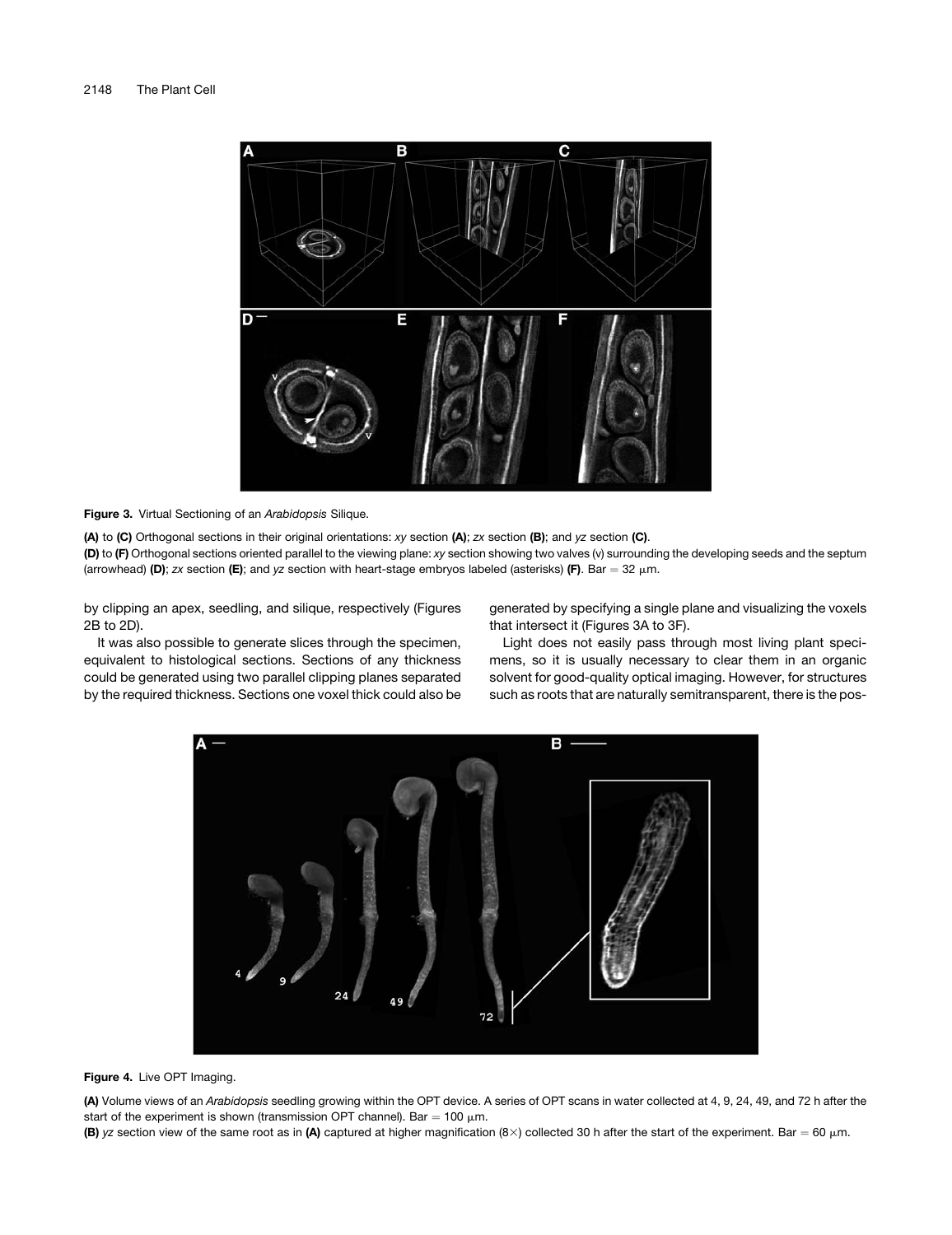

Figure 5. Visualization of Gene Expression in 3D.

(A) *GL2:GUS Arabidopsis* leaf showing GUS staining in the trichomes (metamer 5; 13 d from sowing). Bar =  $250 \mu m$ .

(B) Combined volume view of the leaf shown in (A). Transmission OPT highlights GUS-stained trichomes, shown in red. Fluorescence OPT highlights the remaining leaf tissue, shown in green (GFP1 filter). The two channels were combined and displayed in the same 3D space. Data were collected with OPT Scanner 3001.

(C) *LFY:GUS Arabidopsis* seedling, after leaf removal and staining to reveal GUS activity (metamers 1 to 5 were removed; 8 d from sowing). Metamers 6 and 7 (m6 and m7) are labeled. Bar = 170  $\mu$ m.

(D) Combined volume view of the seedling shown in (C). The view was clipped to remove metamer 6 and reveal *LFY:GUS* staining (red) in emerging leaves (m8 and m9). Signal is also seen in the flanks of the shoot apical meristem. Red signal is from transmission OPT, and green signal is from fluorescence OPT (GFP1 filter). Bar = 45  $\mu$ m.

(E) *DEF* expression in stamen and petal primordia of developing flowers in an *Antirrhinum* inflorescence meristem revealed by whole-mount RNA in situ hybridization. Bar = 350  $\mu$ m.

(F) Volume view of the *Antirrhinum* inflorescence shown in (E) with *DEF* expression highlighted in red and the surrounding tissue in green. This image was obtained by transmission OPT, with a threshold used to distinguish signal from background.

sibility of collecting OPT data from living tissue without fixing and clearing. To achieve this, an *Arabidopsis* seed was embedded in agarose, allowed to germinate, and transferred into the OPT device, where it grew submerged in water. OPT images of the germinating seedling were collected several times during a 72-h

growth period. The seedling was transparent enough to allow reliable 3D reconstruction without fixation and clearing (see volume views in Figure 4A). Thus, it is possible to use OPT for live 3D imaging for naturally semitransparent material. At higher magnifications, larger individual cells within the root could be identified, raising the possibility of using OPT to extract detailed growth dynamics (Figure 4B).

OPT could also be used to capture gene expression patterns in 3D. For example, histochemical staining of *Arabidopsis* plants containing *GLABRA2:*b*-glucuronidase* (*GL2:GUS*) gives strong signal in trichomes, reflecting *GL2* promoter activity in these cells (Figure 5A). GUS-expressing regions could be identified as dark areas by transmission OPT with visible light, whereas the background tissue of the same specimen could be visualized by fluorescence OPT. The information from both channels could then be superimposed to give a combined 3D image with GUS highlighted in red and background tissue in green (Figure 5B). This allowed gene expression in individual leaves or entire seedlings to be visualized. As another example, OPT of *LEAFY:GUS* (*LFY:GUS*) plants allowed the 3D pattern of gene activity in meristems to be captured (Figure 5D).

3D gene expression patterns could also be obtained from whole-mount RNA in situ hybridization. For example, wholemount in situ hybridization with the *DEFICIENS* (*DEF*) gene of *Antirrhinum* (Zachgo et al., 2000) gave dark-staining regions in whorls 2 and 3 of floral meristems (Figure 5E). The 3D expression pattern could be captured by OPT, as shown in Figure 5F.

## Segmentation and Quantification of OPT Data

Because only a subset of 3D information can be viewed at any one time, it is helpful to have methods for automatically extracting and measuring features such as 3D domains and their outlines. These domains can correspond, for example, to morphological features such as leaves, veins, and trichomes. Various types of quantitative information can be obtained from domains, such as their position, volume, surface area, or length. For example, the outer surface of a leaf could be extracted from OPT data sets (Figure 6B). Once this surface domain was identified, it was possible to extract individual trichomes as subdomains. This allowed the distribution of trichomes in the leaf to be visualized by showing the leaf surface without trichomes (Figure 6C) or the trichomes without the leaf (Figure 6D).

As well as external surfaces, internal domains such as veins could be retrieved using region-growing algorithms (Figure 6E). Views could also be combined to show the trichomes and veins highlighted in the context of the leaf as a whole (Figure 6F). One advantage of identifying trichome domains in this way is that their position and orientation could be automatically quantified down to the cellular scale (Figures 6G and 6H). Moreover, it was possible to measure the angles of trichome branches, with angles computed between each branch. For example, the trichome shown in Figure 6H had angles of 89° between branch 1 and branch 2, 101 $^{\circ}$  between branch 2 and branch 3, and 100 $^{\circ}$  between branch 3 and branch 1.

It was also possible to measure automatically trichome spacing along the leaf surface (Figure 7). Trichome positions were extracted for the leaf shown in Figure 6A. The positions of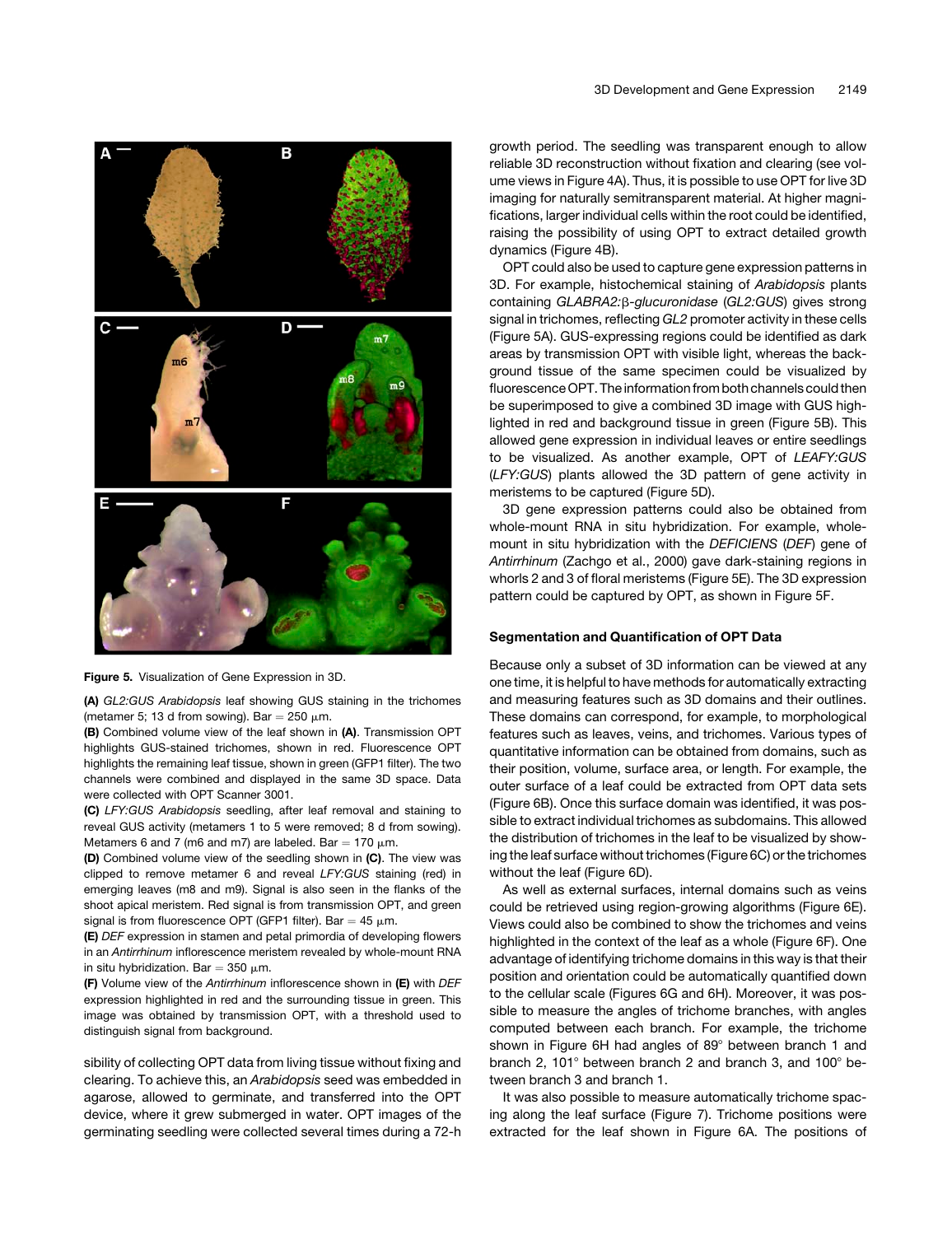

Figure 6. Extraction of Morphological Landmarks.

(A) OPT fluorescence volume view of an *Arabidopsis* leaf (metamer 3; 12 d from sowing) (GFP1 filter). Although the volume data contain information about trichomes and venation pattern, it cannot be readily seen with this view.

(B) Surface extracted from the same data used for (A). Trichomes are now clearly visible on the leaf surface.

(C) to (H) Using information from (A) and (B), it is possible to retrieve lamina and trichomes separately. Each component is surface rendered for clearer visualization.

(C) Leaf lamina without trichomes.

(D) Trichomes without lamina.

(E) Veins alone.

(F) Combined lamina, trichomes, and veins.

(G) Surface rendering of a single trichome.

(H) Main axes of the trichome shown in (G) with angles computed between each branch (b1 to b2, 89°; b2 to b3, 101°; and b3 to b1, 100°).

Bars = 1140  $\mu$ m in (A) to (F) and 40  $\mu$ m (G) and (H).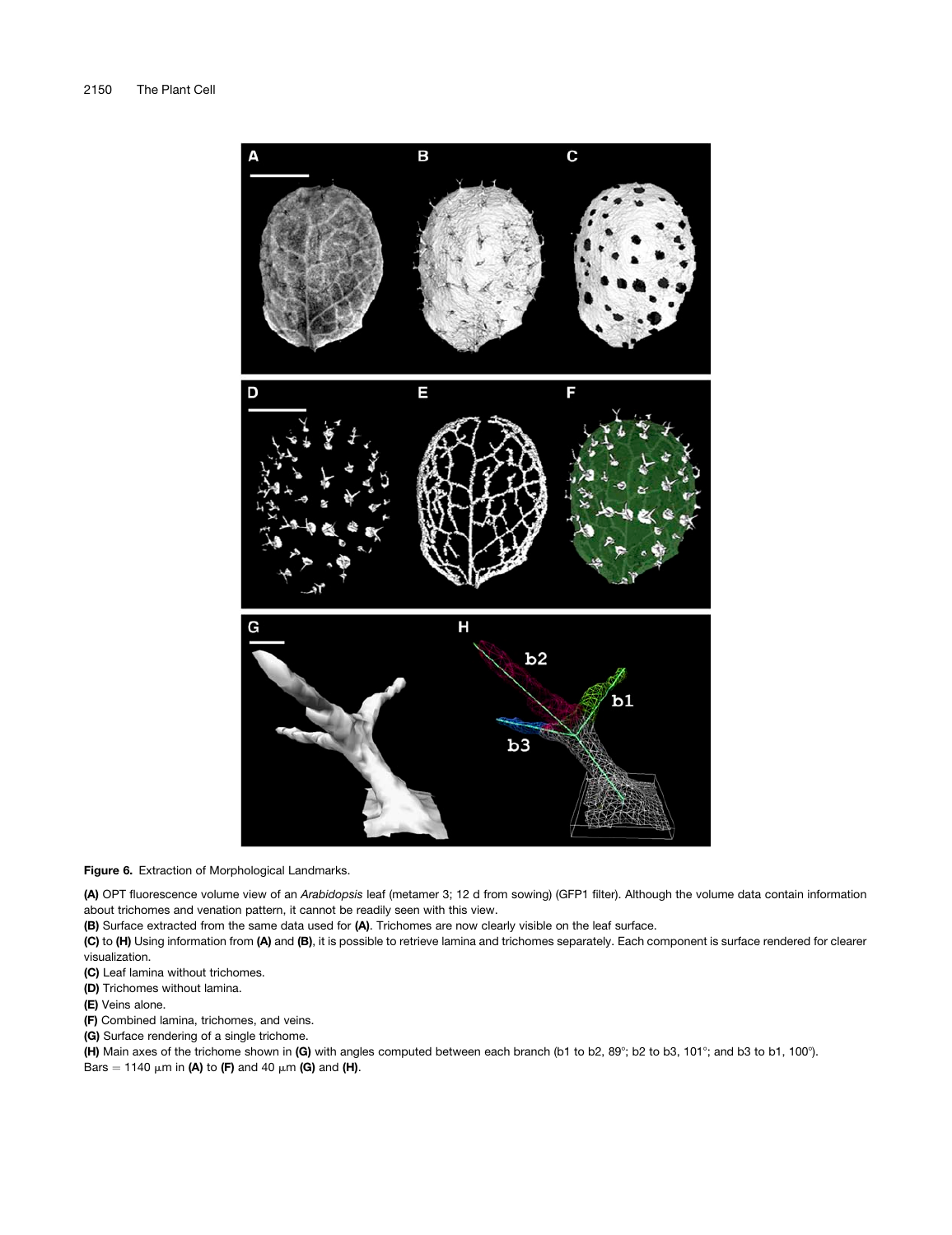

Figure 7. Trichome Distribution Map.

Extracted trichome pattern for the leaf shown in Figure 6A. The trichome bases were retrieved (yellow dots), and their separation along the leaf surface is indicated (orange lines). Distances were computed along the 3D surface of the leaf (see Figure 6B) in micrometers. Distances between trichome bases ranged from 54 to 299  $\mu$ m, with a mean distance of 164  $\mu$ m.

trichome bases were recorded, and distances in micrometers were retrieved along the 3D surface of the leaf (Figure 7). Trichomes were found to be spaced, with distances ranging from 54 to 299  $\mu$ m and a mean distance of 164  $\mu$ m.

Domains can also correspond to gene expression patterns. For example, regions expressing the vein marker gene *Arabidopsis thaliana Homeobox Gene8* (*ATHB8*) could be extracted using region-growing algorithms (Figures 8A to 8D). This gave a similar result to extracting veins from unstained tissue (Figure 6E) but allowed earlier stages of vein development to be retrieved (Figure 8D). The volume of the vein domains could be quantified at both developmental stages. The vein domain for one of the young leaves shown in Figure 6D was  $3.2 \times 10^4$   $\mu$ m<sup>3</sup> and occupied 8% of the leaf volume. By comparison, the vein domain of the older leaf shown in Figure 6B was  $5 \times 10^7$   $\mu$ m<sup>3</sup> and occupied 8.7% of the leaf volume. Total leaf volume increased 1425 times from the young leaf (4  $\times$  10<sup>5</sup>  $\mu$ m<sup>3</sup>) to the old leaf (5.7  $\times$  $10^8 \mu m^3$ ). Thus, the proportion of the leaf occupied by the veins remained similar, even though the total volume of the mature leaf increased greatly. This indicates that vein and leaf growth are tightly coupled. Similarly, regions expressing the *LFY* gene could be extracted and interactively viewed as domains of expression. This allowed expression domains to be classified and colorcoded according to metamer position, revealing domains deep within the sample and previously occluded by other tissues (Figures 8E and 8F). Volumes and linear dimensions of domains could also be computed. For example, the *LFY* expression

domain shown in metamer 7 had a volume of  $7.5 \times 10^4 \mu m^3$ (Figure 8F). Regions of *DEF* expression in whole-mount in situ images could also be extracted at various stages of development. Domains of *DEF* signal with different intensities could then be displayed separately for each developmental stage (Figures 8G and 8H).

## **DISCUSSION**

OPT is a convenient method for visualizing plant morphology and gene activity in 3D. Data from a range of specimens including embryos, seeds, seedlings, meristems, leaves, and flowers can be readily obtained. The data can be acquired and visualized at a range of scales, from whole *Arabidopsis* plants down to large individual cells. In some cases, it is also possible to generate OPT images from live specimens as they grow. Using an appropriate combination of light channels, markers, and stains, it is possible to highlight particular morphological, histological, and gene expression domains. These domains can be easily identified and interrogated, allowing quantitative statistical analysis in 3D of features such as trichomes and gene expression patterns using software developed for OPT image analysis.

The ability to image plants and expression patterns at various scales in 3D opens up new areas to experimental attack. First, it is possible to obtain accurate statistics on the shapes and positions of structures and expression domains at different stages of development. This can provide essential quantitative data for analyzing the relationship between growth and patterning. For example, although there have been extensive molecular genetic studies on trichome and stomatal spacing (Nadeau and Sack, 2002; Geisler et al., 2003; Kirik et al., 2004), we do not have quantitative data on distributions over the leaf as a whole at different developmental stages for wild-type or mutant plants. Such information would allow proposed mechanisms for patterning and growth to be assessed rigorously. Moreover, relationships between different domains, such as the positioning of trichomes and veins, could be readily investigated and quantified.

Second, it is possible to quantify gene expression and morphological domains much more easily and accurately. Quantifying and comparing domains based on 2D sections depends on being able to recreate the same planes of a section, a timeconsuming task. For example, a previous study on vascular patterning in *Arabidopsis* involved manual alignment and tracing of numerous serial sections of *ATHB8:GUS* plants (Kang et al., 2003). With OPT, similar information can be obtained from a single 3D image. Moreover, it is possible to obtain quantitative data, such as vein and leaf volumes, that allow the growth of different structures to be related. A further advantage is that each metamer can be readily identified, allowing standardization of developmental stages for each leaf and bud along the main axis of the plant.

Finally, the use of OPT for live imaging opens up the possibility of monitoring and quantifying the 3D growth of tissues and cells over time. Combined with imaging of expression domains with markers such as GFP, this would allow growing domains to be quantified from the cellular to the organ and plant level, complementing studies that have recently been performed using confocal microscopy (Grandjean et al., 2004; Heisler et al., 2005).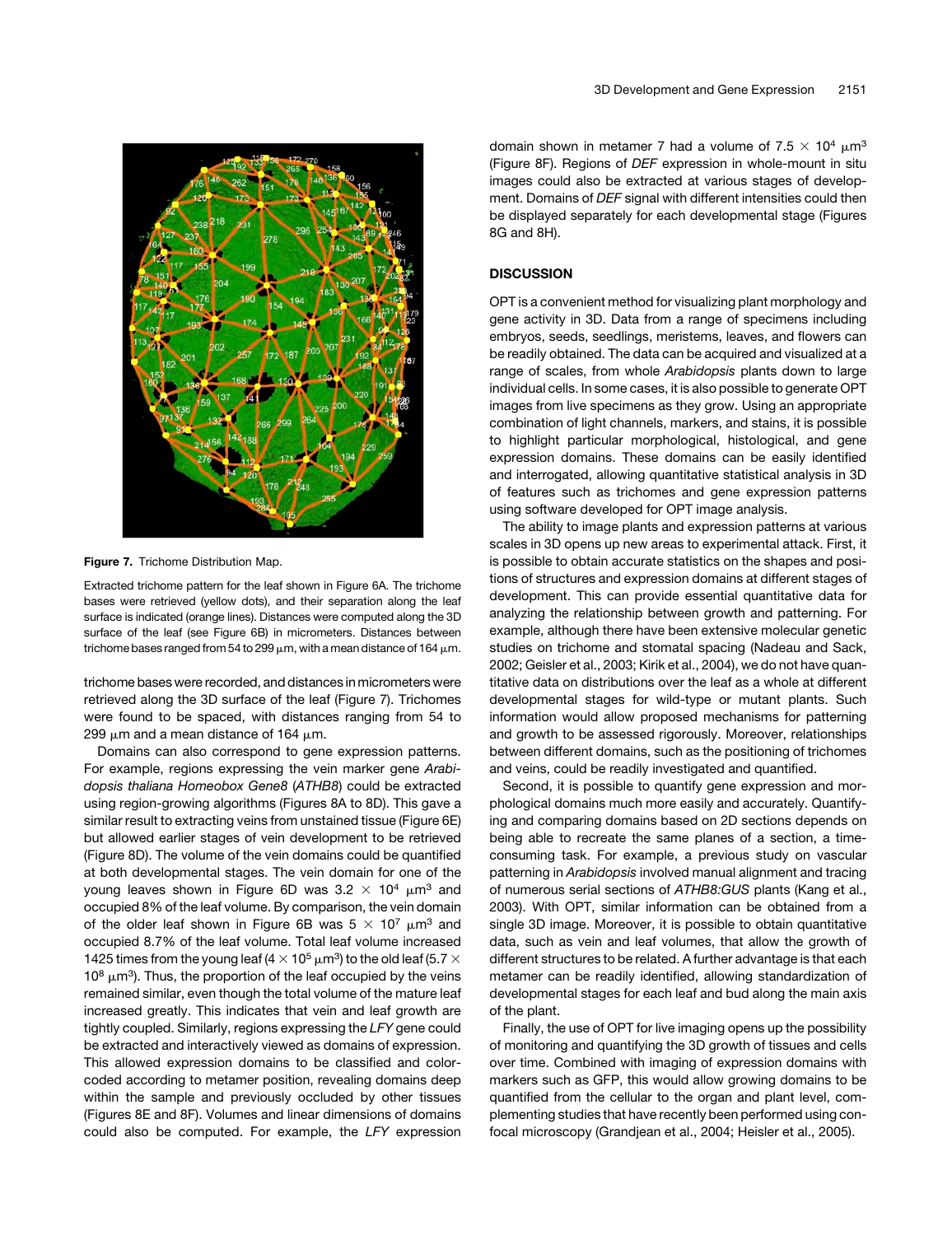

Figure 8. Extraction of Gene Expression Patterns from 3D Data Sets.

(A) OPT volume view of a mature *ATHB8:GUS Arabidopsis* leaf stained to reveal GUS activity (metamer 2; 9 d from sowing). Combined transmission and fluorescent (GFP1) OPT channels were used. Bar =  $200 \mu m$ .

(B) GUS signal extracted using semiautomatic segmentation tools revealing the expression of *ATHB8:GUS* in veins.

(C) OPT volume view of a young *ATHB8:GUS* dissected seedling (metamers 2 and 3; 4 d from sowing). Combined transmission and fluorescent (GFP1) channels were used. Cotyledons were removed and first true leaves are visible. Bar = 60  $\mu$ m.

(D) *ATHB8* venation pattern extracted from (C).

(E) OPT volume view of a *LFY:GUS Arabidopsis* meristem with expression domains highlighted. Gene expression was segmented as separate domains for each metamer and color-coded accordingly. Bar =  $45 \mu m$ .

(F) Domains shown in (E) displayed without surrounding tissues. *LFY:GUS* staining situated deeper within the volume is revealed. Color-coding is as follows: m7, blue; m8, turquoise; m9, pink; m10, dark green; m11, bright green; m12, orange.

(G) OPT volume view of *DEF* expression in an *Antirrhinum* inflorescence. Flower buds are labeled consecutively, with flower 1 being the most mature in this series. Flowers are arranged with spiral phyllotaxy; flower 3 being occluded by flower 4 in this view. Bar = 350  $\mu$ m.

(H) Flowers from (G) were clipped and segmented, with intense *DEF* expression color-coded in green and weaker expression displayed in yellow. Flower 1, late stage 5 (without sepals). *DEF* is expressed in petal and stamen primordia. Flower 2, mid stage 5. *DEF* is strongly expressed in emerging petal and stamen primordia. Flower 3, early stage 5. *DEF* expression is in the ring of the emerging petal and stamen primordia. Flower 4, stage 4. *DEF* is expressed in the area where petals and stamens will later develop. Bar = 350  $\mu$ m.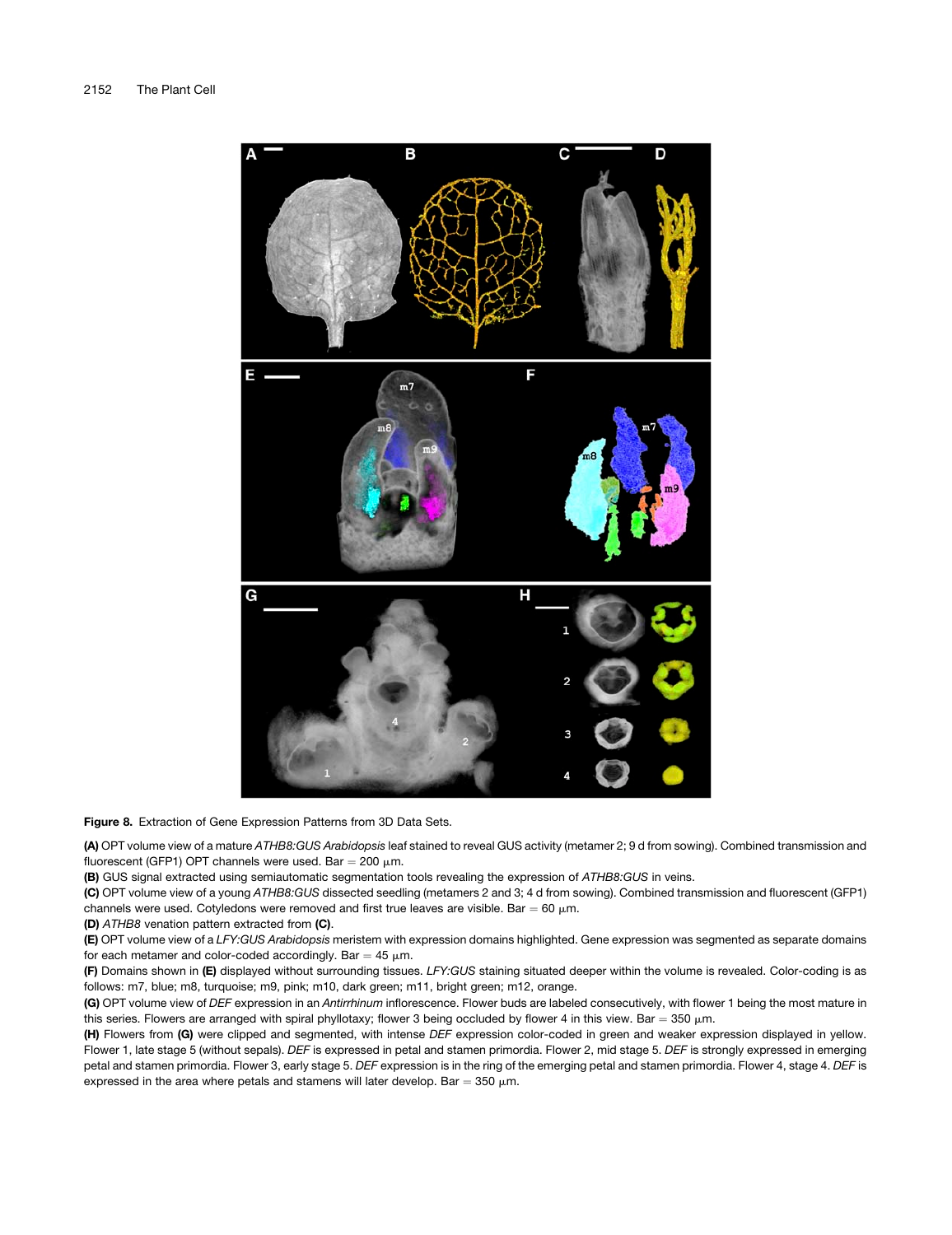## METHODS

### Plant Material

*Antirrhinum majus* plants were grown in a greenhouse. *Arabidopsis thaliana* plants were grown in a continuous-light growth cabinet at 25°C.

#### Plant Nomenclature and Staging

Plant age is described as days from sowing. An *Arabidopsis* plant was considered as a series of metamers, each comprising three modules: an axillary meristem, a subtending leaf (if present), and a supporting internode. In the main axis of the plant, one cotyledon was defined as m0, the other as m1, and the metamers above this were numbered sequentially m2, m3, to m*i*, irrespective of the organ at that position (Mundermann et al., 2005). *Antirrhinum* flowers were staged as described previously (Vincent and Coen, 2004).

#### GUS Staining

The GUS reporter gene (*uidA* encoding *Escherichia coli*  $\beta$ -glucuronidase [Jefferson et al., 1987]) was used for the histochemical localization of GUS activity. *LEAFY:GUS* (Blazquez et al., 1997), *ATHB8:GUS* (Kang et al., 2003), and *GL2:GUS* (Masucci et al., 1996) constructs were used. *GL2:GUS* seeds were obtained from John Schielefbein. Fresh tissue was dissected and incubated in the dark at 37°C overnight in 1 mM 5-bromo-4-chloro-3-indolyl-β-D-glucuronic acid with 0.5 mM potassium ferrocyanide and 0.5 mM potassium ferricyanide. Stained specimens were washed in deionized water and soaked in 95% ethanol to clear tissue of chlorophyll.

#### Whole-Mount in Situ Hybridization

Antirrhinum floral inflorescences  $\sim$ 1 cm long were collected and dissected to remove bracts and sepals. In situ hybridization was performed as described by Coen et al. (1990) and adapted by Desmond Bradley (John Innes Centre) for whole-mount specimens. Fixed tissue in 100% ethanol was rehydrated through an ethanol series and incubated in acetone for 30 min, in PBS for 1 h, in acetic anhydride/triethanolamine for 30 min, and for two washes in PBS for 10 min. The probe to detect the *DEF* transcript was a 370-bp *Bam*HI-*Hin*dIII fragment of *DEF A* (Sommer et al., 1990) linearized with *Hin*dIII. Probe was prepared and hybridized overnight at 50°C as described by Coen et al. (1990). After hybridization, specimens were given three washes of  $2\times$  SSC (1 $\times$  SSC is 0.15 M NaCl and 0.015 M sodium citrate) and 50% formamide at  $50^{\circ}$ C for 2 h each, two washes of NTE ( $1\times$  NTE is 0.5 M NaCl, 10 mM Tris-HCl, pH 7.5, and 10 mM EDTA) at 37 $\degree$ C for 30 min each, one wash of NTE and RNase at 37 $\degree$ C for 1 h, two washes of NTE at room temperature for 30 min each, one wash of 2 $\times$  SSC and 50% formamide at 50°C for 2 h, one wash of 1 $\times$  SSC at room temperature for 5 min, and one wash of PBS at room temperature for 30 min. Blocking was as described by Coen et al. (1990), with an extended incubation period of up to 4 h. After blocking, specimens were incubated overnight with anti-digoxigenin-alkaline phosphatase at 4°C. They were then washed at room temperature once with 100 mM Tris-HCl, 150 mM NaCl, 1% BSA, and 0.3% Triton for 20 min, once with 100 mM Tris-HCl and 150 mM NaCl for 20 min, and once with 100 mM Tris-HCl, 150 mM NaCl, and 50 mM MgCl<sub>2</sub>, pH 9.5, for 30 min. Staining for the antibody was as described by Coen et al. (1990) with incubations of 5 to 12 h.

#### Specimen Preparation for OPT

Specimens for OPT analysis were usually fixed in 4% paraformaldehyde and 0.1% Tween/0.1% Triton followed by dehydration steps of 3 h each through an ethanol/0.85% saline series (50, 70, 85, 95, and finally 100% ethanol, after which the specimen was left overnight at  $4^{\circ}$ C). Alternatively, specimens were incubated overnight in 100% ethanol without fixation. *Arabidopsis* seedlings younger than 4 d from sowing and specimens <300  $\mu$ m in size were stained with a cell wall–specific stain, saffranin (0.3% in 100% ethanol), at 4°C overnight to enhance tissue fluorescence, followed by destaining for up to 1 h in 100% ethanol. Specimens were rehydrated through an ethanol series (70, 50, 30, and 10% ethanol for 30 min each at room temperature). Rehydrated specimens were embedded in 1% lowmelting-point agarose, as described previously (Sharpe et al., 2002). Embedded specimens were dehydrated overnight inmethanol and cleared in a 1:2 mixture of benzyl alcohol and benzyl benzoate (Sigma-Aldrich) for 2 to 24 h until almost transparent. The strong signal and sharp boundaries of expression observed around trichomes indicate that the diffusion of stains in the benzyl alcohol and benzyl benzoate clearing agent is limited.

For live OPT,*Arabidopsis* seeds were embedded in 1% low-melting-point agarose, stratified for 3 d at  $4^{\circ}$ C, and allowed to germinate in a growth room with 16 h of light at 20 $^{\circ}$ C. When the seedlings were 3 d old, they were placed in the OPT scanner in which further growth occurred.

#### OPT Scanning

Images of embedded plant tissues were collected using a prototype OPT device constructed at the Human Genetics Unit of the Medical Research Council (Edinburgh, UK) (Sharpe et al., 2002) and installed at the John Innes Centre. Specimens were rotated through 360° using a stepper motor with 0.9° steps on a Leica MZ FLIII microscope using either a planapo 0.63 $\times$  M-series or a plan 0.5 $\times$  M-series objective, via a 1 $\times$ C-mount adaptor, with a 100-W mercury-vapor burner for fluorescence imaging (Leica Microsystems). Images were recorded using a Coolsnap CF camera (Roper Scientific, Photometrics) controlled by IPLab imaging software (Scanalytics) (Sharpe et al., 2002). The following Leica filters were used: TXR, 560/40 nm excitation, 610 LP nm emission, for saffraninstained tissue and autofluorescence; GFP1, 425/60 nm excitation, 480 nm emission; Green, 546/10 nm excitation, 590 nm barrier; and GFP2, 480/40 nm excitation, 510 nm emission for tissue autofluorescence. Visible light transmission images were collected using a 20-W halogen lamp connected to the OPT device. Infrared path filters (700, 750, and 800 nm) reduced dark signal in strongly stained specimens. Voxel size was calculated based on the microscope objective and magnification used and verified with reconstructions of a calibration pin of known size. Voxel sizes at each magnification were obtained and linear measurements and volume measurements of domains were collected with QtVolView. Data for the specimen shown in Figure 5A were obtained using an OPT Scanner 3001 (Bioptonics, MRC Technology). Reconstructions of OPT images were performed as described previously (Sharpe et al., 2002).

For live OPT, germinating *Arabidopsis* seedlings were scanned in water. Visible light transmission images were collected at several intervals over a 72-h period. The quality of 3D images from water-scanned *Arabidopsis* roots was superior to 3D data obtained from roots fixed and treated with clearing agent, although internal detail through dense regions, such as the seed coat, was reduced.

#### Visualization and Segmentation

A software package, called QtVolView, was developed to display combined volume, surface, and section-rendered images. The program exploits graphics hardware to allow more rapid and interactive viewing of 3D data. Interactive viewing of the specimens was achieved by approximating the volumes as series of parallel view-aligned quadrilateral slices. The individual slices were texture-mapped with the corresponding volumetric data and blended together to achieve the 3D volume view, as described by Blythe (1998). The visibility of the renderings was improved with userspecified transfer functions, edge enhancement (Jain, 1989), and pervoxel lighting (Ebert and Rheingans, 2001). Gaussian blurring and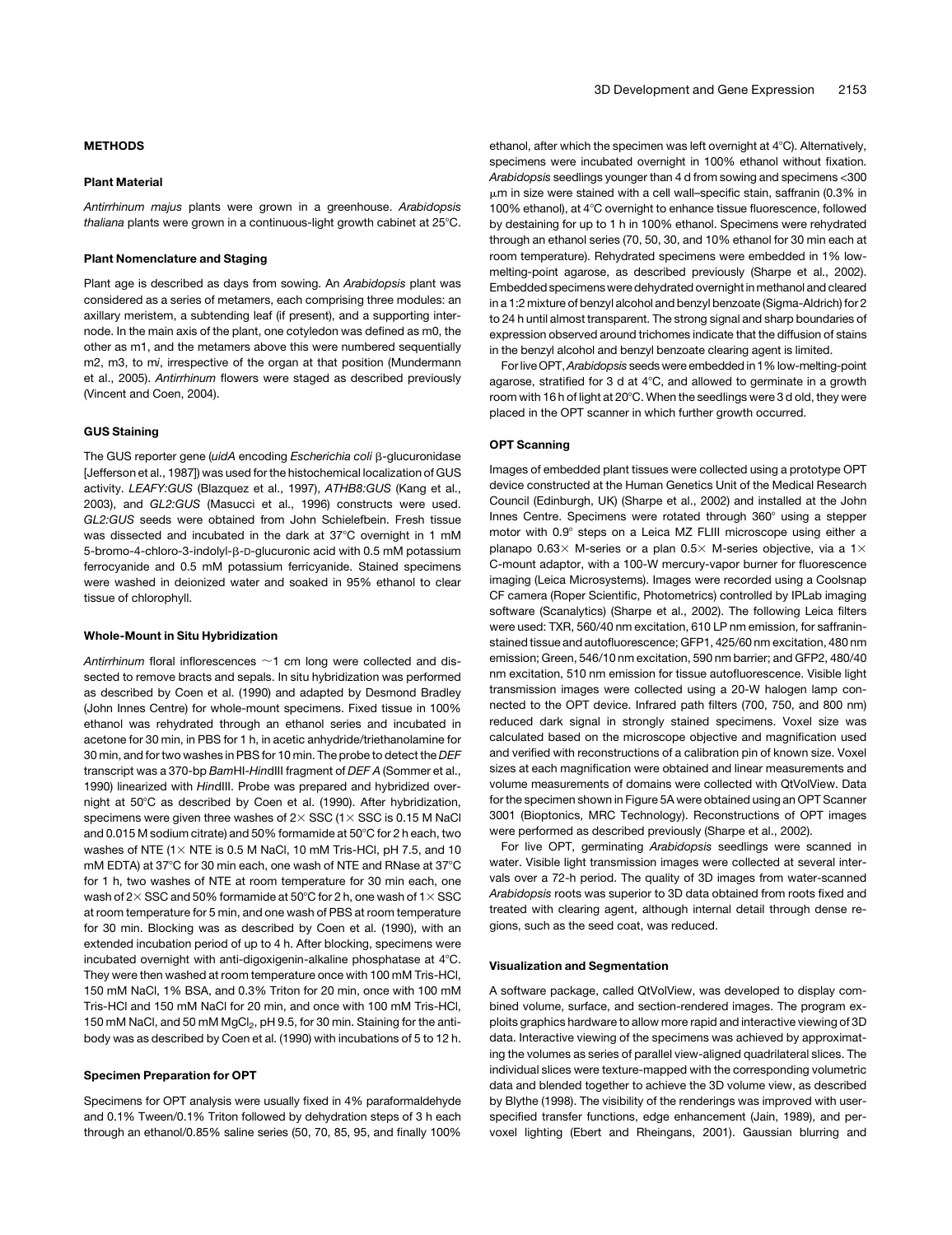thresholding were also used to remove noise in the scans. Up to three OPT scan filter channels were combined within the same 3D space. Each channel could be independently clipped and interrogated. A basic version of the program is presented with the supplemental data online, and the full version of QtVolView is available on request.

Segmentation of the trichomes for the *Arabidopsis* leaf was achieved using a semiautomatic seeded region-growing algorithm (separate software from QtVolView). This was applied to a surface representation of the leaf. To retrieve the surface representation, the marching-cubes algorithm was applied (Lorenson and Cline, 1987). A surface normal clustering algorithm based on mean shift was then applied to the surface (Yamauchi et al., 2005). The trichomes were then differentiated from the rest of the surface using a region-growing algorithm. To initialize the region-growing algorithm, the user selected a nontrichome vertex as the seed point. The algorithm was then allowed to propagate, by edge traversal and a curvature term, defined as the angle between the normals of two edge vertices. By specifying this curvature term, the region-growing algorithm was able to achieve the desired segmentation. Further processing of individual trichomes using principal component analysis (http:// www.cs.otago.ac.nz/cosc453/student\_tutorials/principal\_components.pdf) (Pearson, 1901) and k-means clustering was used to retrieve the trichome branches (http://fconyx.ncifcrf.gov/~lukeb/kmeans.html) (MacQueen, 1967).

Distances between trichomes were obtained by first performing Delaunay triangulation on the positions of the trichome bases (www.qhull. org). Points on the leaf surface lying nearest to the triangle edges were then obtained by sampling along the edges at constant intervals. These points were fitted with a B-spline curve to get a smooth path along the leaf surface for each neighboring trichome base. The lengths of the B-spline curves were then calculated to obtain the distances between trichome bases.

For the segmentation of gene expression and veins, a region-growing algorithm combined with information gain was incorporated into QtVol-View (Jain, 1989; Singh et al., 2004). Figures were composed with Adobe Photoshop CS.

#### QtVolView Movies

Movies of images illustrated in Figures 1 to 8 are provided as Supplemental Movies 1 to 14 online. All movies were obtained from QtVolView with an image size of 256  $\times$  256  $\times$  256 pixels unless stated otherwise.

## QtVolViewLITE Program

The QtVolViewLITE program is provided with the reconstructed OPT data set illustrated in Figures 1A and 2A to allow the visualization and direct interaction with the 3D data (http://www.cmp.uea.ac.uk/Research/cbg/ downloads.htm). Minimum system requirements for the QtVolViewLITE program are a 3.0-GHz CPU, 2 Gb of RAM, and a 256-Mb graphic card. The full QtVolView program is available on request.

#### Accession Numbers

*LEAFY:GUS* (Blazquez et al., 1997) seeds were obtained from Nottingham Arabidopsis Stock Centre (NASC) reference N6297. *ATHB8:GUS* (Kang et al., 2003) seeds were obtained from NASC reference N296.

#### Supplemental Data

The following materials are available in the online version of this article.

Supplemental Movie 1. Movie for Figures 1A and 2A.

Supplemental Movie 2. Movie for Figures 1C and 2C.

Supplemental Movie 3. Movie for Figures 1D and 2D.

| <b>Supplemental Movie 4. Movie for Figure 3F.</b>          |
|------------------------------------------------------------|
| <b>Supplemental Movie 5. Movie for Figure 4A.</b>          |
| <b>Supplemental Movie 6.</b> Movie for Figure 4B.          |
| <b>Supplemental Movie 7.</b> Movie for Figure 5B.          |
| <b>Supplemental Movie 8. Movie for Figure 5D.</b>          |
| Supplemental Movie 9. Movie for Figure 6A.                 |
| <b>Supplemental Movie 10.</b> Movie for Figures 8A and 8B. |
| <b>Supplemental Movie 11.</b> Movie for Figures 8C and 8D. |
| <b>Supplemental Movie 12.</b> Movie for Figures 8E and 8F. |
| <b>Supplemental Movie 13. Movie for Figure 8G.</b>         |
|                                                            |

Supplemental Movie 14. Movie for Figure 8H, Flower 1.

#### ACKNOWLEDGMENTS

We thank Richard Baldock, Duncan Davidson, Bill Hill, and Allyson Ross from the Edinburgh Mouse Atlas Group for their invaluable support and for providing us with Mouse Atlas software and expertise. We also thank the Bioptonics team for the use of a prototype OPT Scanner 3001, to obtain the OPT scan shown in Figure 5B. Steve Rawsthorne (John Innes Centre) provided the *Arabidopsis* silique shown in Figures 1 to 3. We also thank Desmond Bradley for advice on whole-mount in situ techniques and Paul Derbyshire for advice on root growth.

Received April 6, 2006; revised June 16, 2006; accepted July 21, 2006; published August 11, 2006.

#### **REFERENCES**

- Baldock, R.A., et al. (2003). EMAP and EMAGE: A framework for understanding spatially organized data. Neuroinformatics 1, 309–325.
- Blazquez, M.A., Soowal, L.N., Lee, I., and Weigel, D. (1997). LEAFY expression and flower initiation in Arabidopsis. Development 124, 3835–3844.
- Blythe, D. (1998). Advanced Graphics Programming Techniques Using OpenGL. SIGGRAPH 1998 Course. (New York: ACM Press).
- Bryson-Richardson, R.J., and Currie, P.D. (2004). Optical projection tomography for spatio-temporal analysis in the zebrafish. Methods Cell Biol. 76, 37–50.
- Coen, E.S., Romero, J.M., Doyle, S., Elliott, R., Murphy, G., and Carpenter, R. (1990). Floricaula: A homeotic gene required for flower development in *Antirrhinum majus.* Cell 63, 1311–1322.
- Ebert, D., and Rheingans, P. (2001). Volume illustration: Nonphotorealistic rendering of volume models. IEEE Trans. Vis. Comput. Graph. 7, 253–264.
- Fiala, J.C. (2005). Reconstruct: A free editor for serial section microscopy. J. Microsc. 218, 52–61.
- Gambhir, S.S., et al. (1999). Imaging adenoviral-directed reporter gene expression in living animals with positron emission tomography. Proc. Natl. Acad. Sci. USA 96, 2333–2338.
- Geisler, M.J., Deppong, D.O., Nadeau, J., and Sack, F.D. (2003). Stomatal neighbour cell polarity and division in *Arabidopsis.* Planta 216, 571–579.
- Grandjean, O., Vernoux, T., Laufs, P., Belcram, K., Mizukami, M., and Trass, J. (2004). In vivo analysis of cell division, cell growth and differentiation at the shoot apical meristem in *Arabidopsis.* Plant Cell 16, 74–87.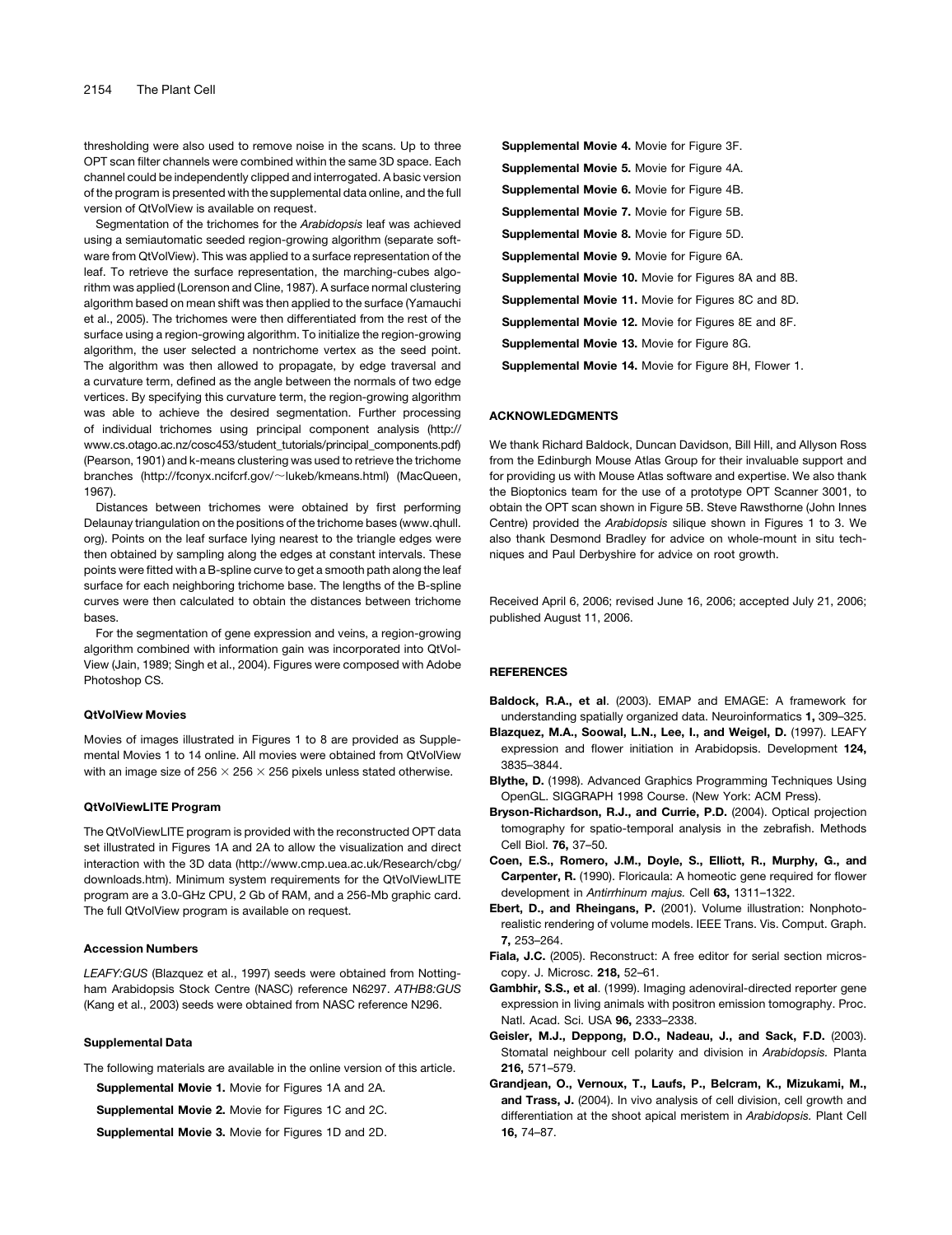- Greive, K., Dubois, A., Simonutti, M., Paques, M., Sahel, J., Le Gargasson, J.-F., and Boccara, C. (2005). *In vivo* anterior segment imaging in the rat eye with high speed white light full field optical coherence tomography. Opt. Express 13, 6286–6295.
- Gustafsson, M.G.L. (2005). Nonlinear structured-illumination microscopy: Wide-field fluorescence imaging with theoretically unlimited resolution. Proc. Natl. Acad. Sci. USA 102, 13081–13086.
- Haseloff, J., Siemering, K.R., Prasher, D.C., and Hodge, S. (1997). Removal of a cryptic intron and subcellular localization of green fluorescent protein are required to mark transgenic Arabidopsis plants brightly. Proc. Natl. Acad. Sci. USA 94, 2122–2127.
- Heisler, M.G., Ohno, C., Das, P., Sieber, P., Reddy, G.V., Long, J.A., and Meyerowitz, E.M. (2005). Patterns of auxin transport and gene expression during primordium development revealed by live imaging of the *Arabidopsis* inflorescence meristem. Curr. Biol. 15, 1899– 1911.
- Hettinger, J.W., de la Pena Mattozzi, M., Myers, W.R., Williams, M.E., Reeves, A., Parsons, R.L., Haskell, R.C., Petersen, D.C., Wang, R., and Medford, J.I. (2000). Optical coherence microscopy. A technology for rapid, in vivo, non-destructive visualization of plants and plant cells. Plant Physiol. 123, 3–16.
- Holbrook, N.M., Ahrens, E.T., Burns, M.J., and Zwieniecki, M.A. (2001). In vivo observation of cavitation and embolism repair using magnetic resonance imaging. Plant Physiol. 126, 27–31.
- Huisken, J., Swoger, J., Del Bene, F., Wittbrodt, J., and Stelzer, E.H.K. (2004). Optical sectioning deep inside live embryos by selective plane illumination microscopy. Science 305, 1007–1009.
- Jain, A.K. (1989). Fundamentals of Digital Image Processing. (Upper Saddle River, NJ: Prentice-Hall).
- Jefferson, R.A., Kavanagh, T.A., and Bevan, M.W. (1987). GUS fusions: Beta-glucuronidase as a sensitive and versatile gene fusion marker in higher plants. EMBO J. 6, 3901–3907.
- Jönsson, H., Heisler, M., Shapiro, B., Meyerowitz, E., and Mjolsness, E. (2006). An auxin-driven polarized transport model for phyllotaxis. Proc. Natl. Acad. Sci. USA 103, 1633–1638.
- Kang, J., Tang, J., Donnelly, P., and Dengler, N. (2003). Primary vascular pattern and expression of ATHB-8 in shoots of Arabidopsis. New Phytol. 158, 443–454.
- Kerwin, J., Scott, M., Sharpe, J., Puelles, L., Robson, S.C., Martinezde-la-Torre, M., Ferran, J.L., Feng, G., Baldock, R., Strachan, T., Davidson, D., and Lindsay, S. (2004). 3 dimensional modelling of early human brain development using optical projection tomography. BMC Neurosci. 5, 27.
- Kirik, V., Simon, M., Huelskamp, M., and Schiefelbein, J. (2004). The *ENHANCER OF TRY AND CPC1* gene acts redundantly with *TRIP-TYCHON* and *CAPRICE* in trichome and root hair cell patterning in *Arabidopsis.* Dev. Biol. 268, 506–513.
- Lickert, H., Takeuchi, J.K., von Both, I., Walls, J.R., McAuliffe, F., Adamson, S.L., Henkelman, R.M., Wrana, J.L., Rossant, J., and Bruneau, B.G. (2004). Baf60c is essential for function of BAF chromatin remodelling complexes in heart development. Nature 432, 107–112.
- Lindsay, S., and Copp, A.J. (2005). MRC-Wellcome Trust Human Developmental Biology Resource: Enabling studies of human trends in genetics developmental gene expression. Trends Genet. 21, 586–590.
- Lindsay, S., Sarma, S., Martinez-De-La-Torre, M., Kerwin, J., Scott, M., Ferran, J.L., Baldock, R., and Puelles, L. (2005). Anatomical and gene expression mapping of the ventral pallium in a threedimensional model of developing human brain. Neuroscience 136, 625–632.
- Liu, Y.C., and Chiang, A.S. (2003). High-resolution confocal imaging and three-dimensional rendering. Methods 30, 86–93.
- Lorenson, W.E., and Cline, H.E. (1987). Marching cubes: A high resolution 3D surface construction algorithm. In Proceedings of the 14th Annual Conference on Computer Graphics and Interactive Techniques. (New York: ACM Press), pp. 163–169.
- Louie, A.Y., Huber, M.M., Ahrens, E.T., Rothbacher, U., Moats, R., Jacobs, R.E., Fraser, S.E., and Meade, T.J. (2000). In vivo visualization of gene expression using magnetic resonance imaging. Nat. Biotechnol. 18, 321–325.
- MacQueen, J. (1967). Some methods for classification and analysis of multivariate observations. In Proceedings of the Fifth Berkeley Symposium on Mathematical Statistics and Probability. (Berkeley, CA: University of California Press), pp. 281–297.
- Masucci, J.D., Rerie, W.G., Foreman, D.R., Zhang, M., Galway, M.E., Marks, M.D., and Schiefelbein, J.W. (1996). The homeobox gene GLABRA 2 is required for position-dependent cell differentiation in the root epidermis of *Arabidopsis thaliana.* Development 122, 1253– 1260.
- Mundermann, L., Erasmus, Y., Lane, B., Coen, E., and Prusinkiewicz, P. (2005). Quantitative modeling of *Arabidopsis* development. Plant Physiol. 139, 960–968.
- Nadeau, J.A., and Sack, F.D. (2002). Control of stomatal distribution on the *Arabidopsis* leaf surface. Science 296, 1697–1700.
- Pearson, K. (1901). On lines and planes of closest fit to systems of points in space. Philos. Mag. 2, 559–572.
- Reeves, A., Parsons, R.L., Hettinger, J.W., and Medford, J.I. (2002). In vivo three-dimensional imaging of plants with optical coherence microscopy. J. Microsc. 208, 177–189.
- Ruijter, J.M., Soufan, A.T., Hagoort, J., and Moorman, A.F. (2004). Molecular imaging of the embryonic heart: Fables and facts on 3D imaging of gene expression patterns. Birth Defects Res. Part C Embryo Today Rev. 72, 224–240.
- Sarma, S., Kerwin, J., Puelles, L., Scott, M., Strachan, T., Feng, G., Sharpe, J., Davidson, D., Baldock, R., and Lindsay, S. (2005). 3D modelling, gene expression mapping and post-mapping image analysis in the developing human brain. Brain Res. Bull. 66, 449–453.
- Sharpe, J. (2003). Optical projection tomography as a new tool for studying embryo anatomy. J. Anat. 202, 175–181.
- Sharpe, J. (2004). Optical projection tomography. Annu. Rev. Biomed. Eng. 6, 209–228.
- Sharpe, J., Ahlgren, U., Perry, P., Hill, B., Ross, A., Hecksher-Sorensen, J., Baldock, R., and Davidson, D. (2002). Optical projection tomography as a tool for 3D microscopy and gene expression studies. Science 296, 541–545.
- Singh, H., Crawford, M., Curtin, J., and Zwiggelaar, R. (2004). Automated 3D segmentation of lung airway tree using gain based region growing approach. Lect. Notes Comput. Sci. 3217, 975–982.
- Sommer, H., Beltràn, J.-P., Huijser, P., Pape, H., Lönnig, W., Saedler, H., and Schwarz-Sommer, Z. (1990). *Deficiens*, a homeotic gene involved in the control of flower morphogenesis in *Antirrhinum majus*: The protein shows homology to transcription factors. EMBO J. 9, 605–613.
- Stuppy, W.H., Maisano, J.A., Colbert, M.W., Rudall, P.J., and Rowe, T.B. (2003). Three-dimensional analysis of plant structure using high-resolution X-ray computed tomography. Trends Plant Sci. 8, 2–6.
- Takeuchi, J.K., et al. (2005). Tbx20 dose-dependently regulates transcription factor networks required for mouse heart and motoneuron development. Development 132, 2463–2474.
- Tickle, C. (2004). The contribution of chicken embryology to the understanding of vertebrate limb development. Mech. Dev. 121, 1019–1029.